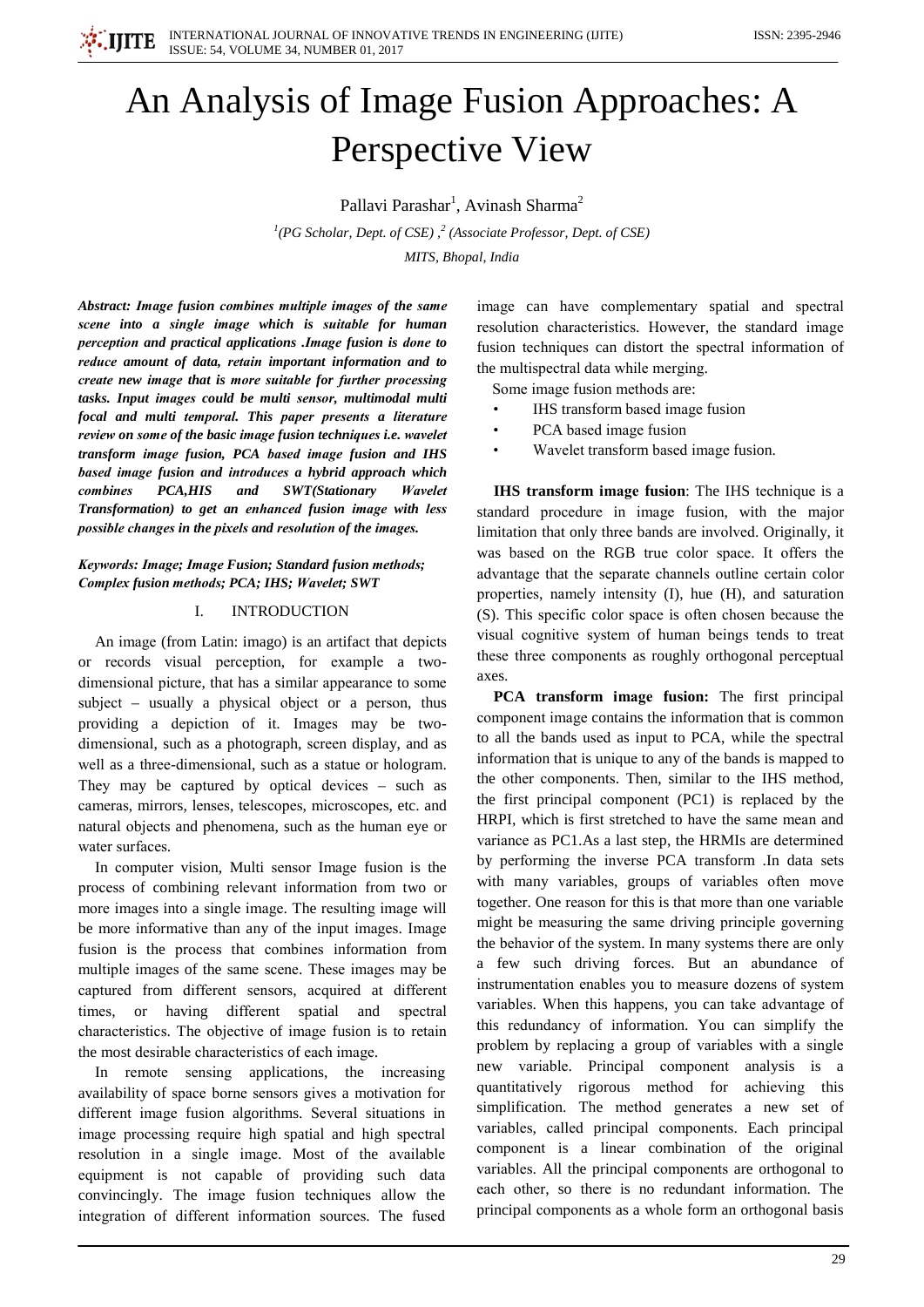for the space of the data. There are an infinite number of ways to construct an orthogonal basis for several columns of data.

Wavelet Transform image fusion: A multi-resolution decomposition of an image in a bi-orthogonal basis and results in non-redundant image representation. This basis is called wavelets. First the images are transformed to the wavelet domain with the function wfusimg(), where the number of scales, the wavelet filter and the edge handling are specified .Then, a decision mask is built in the same way as it was explained in the Laplacian fusion implementation. The next step is carried out by constructing the fused transformed image with this decision mask. Finally, the fused image is obtained by applying an inverse wavelet transform. Now let's discuss the particular type of wavelet transformation used in this thesis i.e. the Stationary Wavelet Transformation (SWT). The Stationary wavelet transform (SWT) is a wavelet transform algorithm designed to overcome the lack of translation-invariance of the discrete wavelet transform (DWT). Translation-invariance is achieved by removing the down samplers and up samplers in the DWT and up sampling the filter coefficients by a factor of in the nth level of the algorithm. The SWT is an inherently redundant scheme as the output of each level of SWT contains the same number of samples as the input  $-$  so for a decomposition of N levels there is a redundancy of N in the wavelet coefficients. This algorithm is more famously known as "algorithme à trous" in French (word trous means holes in English) which refers to inserting zeros in the filters. It was introduced by Holschneider et al. Stationary Wavelet Transform (SWT), also known as Undecimated wavelet transform or Algorithme à trous is a translation-invariance modification of the Discrete Wavelet Transform that does not decimate coefficients at every transformation level

The following block diagram depicts the digital implementation of SWT.



A 3-level SWT filter bank.

In the above diagram, filters in each level are upsampled versions of the previous (see figure below).



SWT filters.

#### $\Pi$ . **RELATED WORK**

The process of image fusion the good information from each of the given images is fused together to form a resultant image whose quality is superior to any of the input images .Image fusion method can be broadly classified into two groups -

1. Spatial domain fusion method

2. Transform domain fusion.

In spatial domain techniques, we directly deal with the image pixels. The pixel values are manipulated to achieve desired result. In frequency domain methods the image is first transferred in to frequency domain. It means that the Fourier Transform of the image is computed first. All the Fusion operations are performed on the Fourier transform of the image and then the Inverse Fourier transform is performed to get the resultant image. Image Fusion applied in every field where images are ought to be analyzed. The fusion methods such as averaging, Brovey method, principal component analysis (PCA) and IHS based methods fall under spatial domain approaches. Another important spatial domain fusion method is the high pass filtering based technique. The disadvantage of spatial domain approaches is that they produce spatial distortion in the fused image. Spectral distortion becomes a negative factor while we go for further processing such as classification problem [11].

Spatial distortion can be very well handled by frequency domain approaches on image fusion. The multi resolution analysis has become a very useful tool for analyzing remote sensing images. The discrete wavelet transform has become a very useful tool for fusion. Some other fusion methods are also there such as Laplacian- pyramid based, Curvelet transform based etc. These methods show a better performance in spatial and spectral quality of the fused image compared to other spatial methods of fusion [11].

There are various methods that have been developed to perform image fusion. Some well-known image fusion methods are listed below:-

- (1) Intensity-hue-saturation (IHS) transform based fusion
- (2) Principal component analysis (PCA) based fusion
- (3) Multi scale transform based fusion:-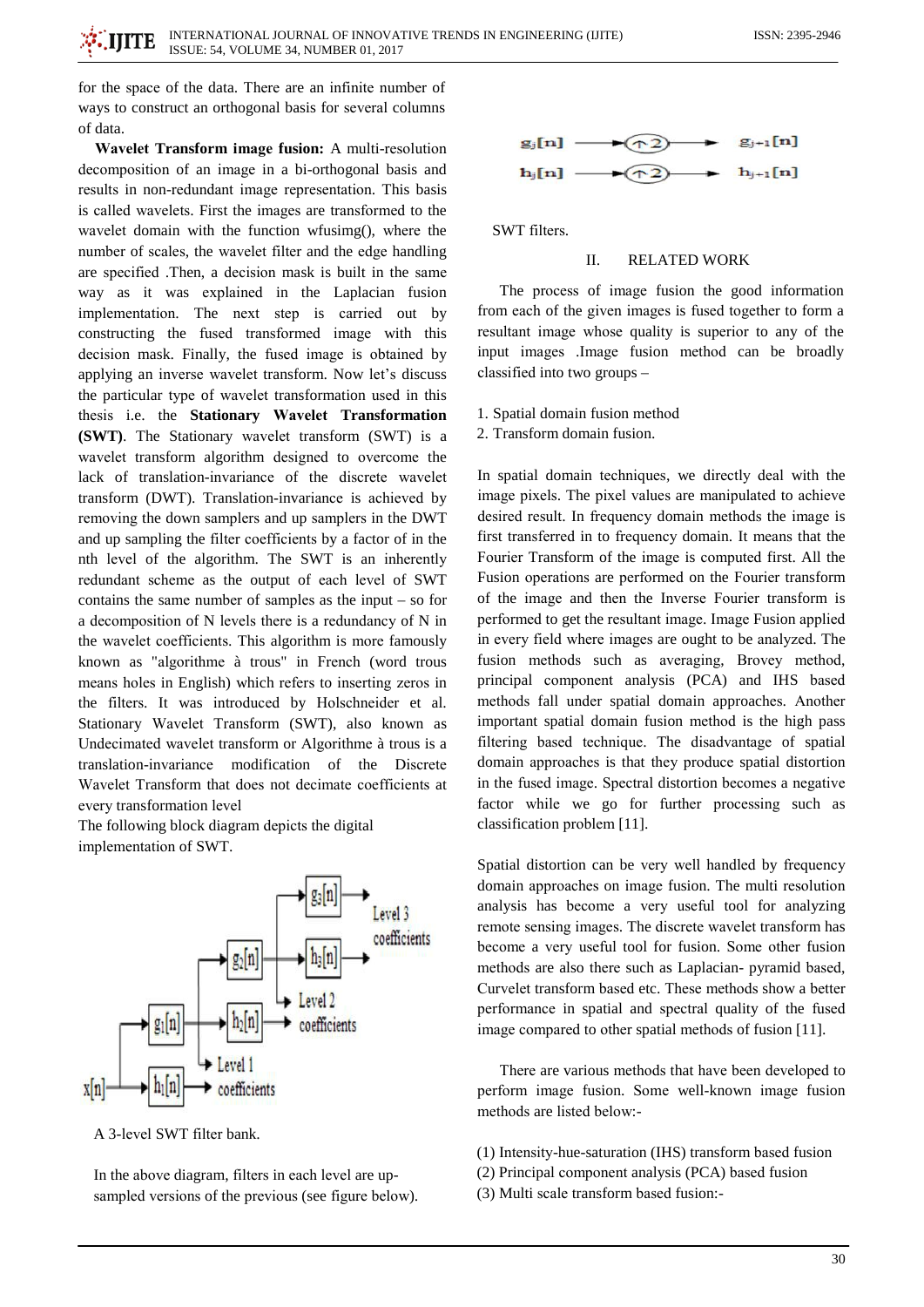- (a) High-pass filtering method
- (b) Pyramid method:-
	- (i) Gaussian pyramid
	- (ii) Laplacian Pyramid
	- (iii) Gradient pyramid
	- (iv) Morphological pyramid
	- (v) Ratio of low pass pyramid
- (c) Wavelet transforms:-
	- (i) Discrete wavelet transforms (DWT)
	- (ii) Stationary wavelet transforms(SWT)
	- (iii) Multi-wavelet transforms

# (d) Curvelet transforms

The fused images exhibited spectral accuracy with less spatial distortion and also show high correlation and entropy value compared to other two techniques. [12].

The paper for implementation of the techniques [4] is reviewed. In this paper the three techniques are implemented namely HIS, PCA and wavelet. Also the comparison between three techniques based on parameters mean square error, normal cross correlation, peak signal to noise ratio is reviewed in this paper. This review results that spatial domain provide high spatial resolution. But spatial domain have image blurring problem. The Wavelet transforms is the very good technique for the image fusion provide a high quality spectral content. But a good fused image have both quality so the combination of DWT  $\&$ spatial domain fusion method (like PCA) fusion algorithm improves the performance as compared to use of individual DWT and PCA algorithm. This paper reviewed has a reference of recent paper [5]. Besides this paper one more paper is reviewed about implementation and comparison of these three techniques [6].

Basically. This paper concludes that along this research, some image fusion approaches have been studied. All of them were found reliable fusion methods in multifocal applications, and in this paper has syntax, functions, implemented rules for the fusion techniques conjunction h. As previously mentioned, due to the subjective characteristic of the fusion quality evaluation they gave acceptable results in multisensory fusion schemes, excepting the spatial frequency approacn, it is difficult to conclude which method is the best one for a certain application.

The combination of the techniques of fusion is also done. The techniques  $HIS + wavelet$  and  $PCA + wavelet$ . Review on the combination the technique is done by referring to the paper [7]. This recent research concludes that PCA combined wavelet transform produce better results spatially, spectrally for the lunar image data compared to other methods. A wavelet combined

transform with HIS, PCA to obtain appreciable spatial and spectral resolution. The results shows that the combination of HIS and wavelet produce the fused image with high resolution, clarity and information with less spectral distortion [7].

Morphological processing and Combination of DWT with PCA and Morphological techniques have been popular fusion of image[8][9][10]. These methods are shown to perform much better than simple averaging, maximum, minimum.

Fusion applied in every field where images are ought to be analyzed. For example, medical image analysis, microscopic imaging, analysis of images from satellite, remote sensing Application, computer vision, robotics  $etc[11]$ .

#### PROPOSED METHODOLOGY III.

Image fusion is the technique of fusing two or more images so that a better image can be obtained with enhanced features. The methodology of the process of image fusion is described below:

- 1. Select two images from the given image set, name them as image 1 and image 2.
- 2. After the selection of the images from the image set next step is to convert the selected images into the HIS format for further processing.
- 3. Take intensity component of image 1 and image 2 and name them as I1 and I2 respectively.
- 4. Fuse the I1 of image 1 and I2 of image 2 with PCA (principal component analysis) and a new fused image is formed.
- 5. Now take H and S intensity images of the image 1 and combine it with the new image that is formed earlier by fusing the intensity component (I) of image 1 and image 2.
- 6. Now convert the new image that is obtained by combing the fused image and H and S intensity image from HIS to the RGB format.
- 7. After converting the image from HIS to RGB, separate the different layers of image.
- 8. Next step is to separate the layers of the image 2 as the layers of the converted image and layer of the image 2 are combined and SWT is applied individually on each combined layer, i.e. red layer of converted image and R layer of image 2 are combined and the SWT is applied on it. Same applies for green and blue layer.
- 9. After applying the SWT on separated layers, combine all the lavers.
- 10. 10. Finally after combining we get the required the fussed image.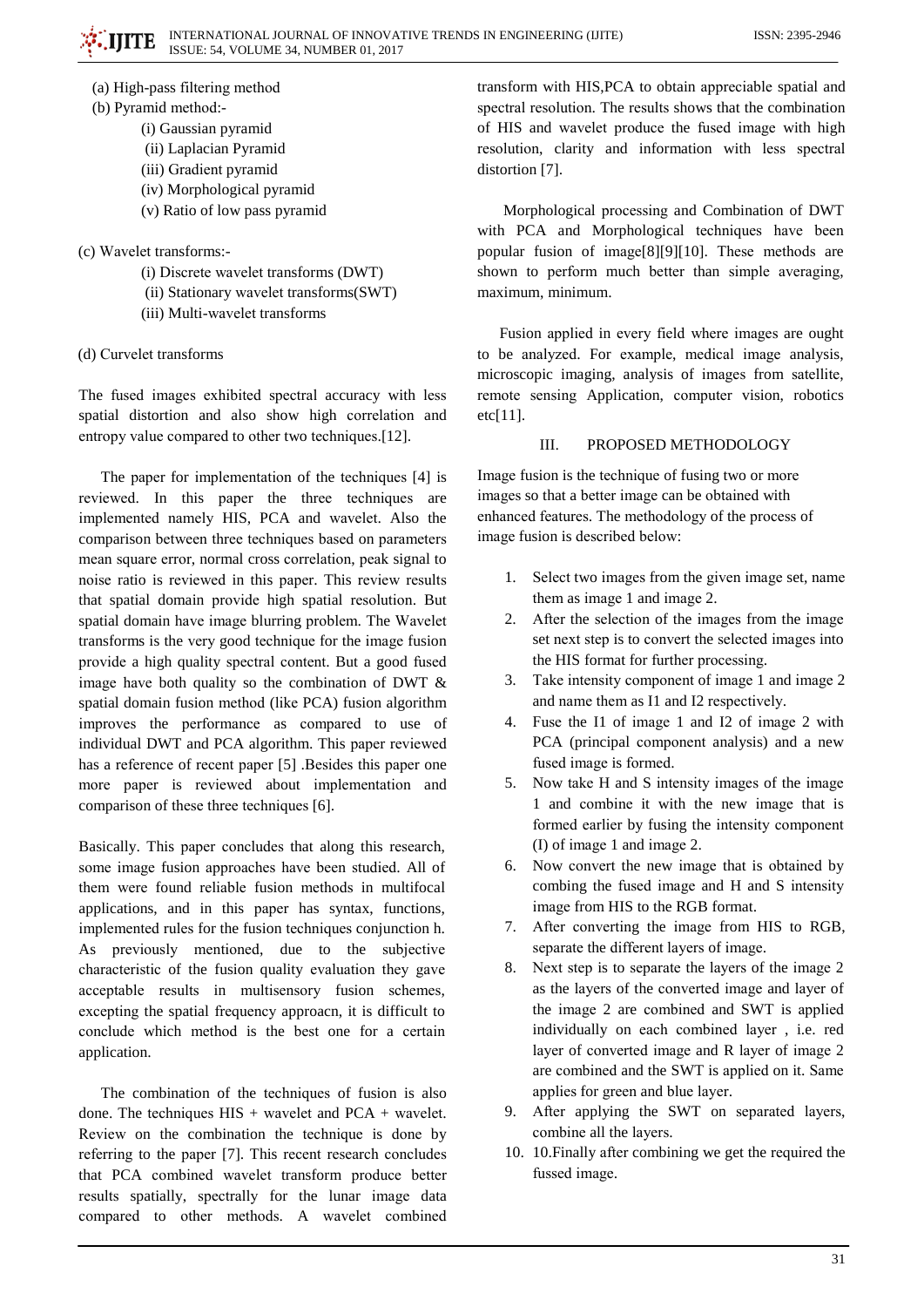



#### $IV.$ **RESULTS**

Below given figures tell or depict us the comparison between the images when fused by HSI and Hybrid fusion. Fig 1 shows us the image after the fusion with HSI and

Hybrid fusion method. Fig 2-6. Shows us the comparison on the basis of correlation value, color value, MSE, BER, PSNR respectively.



Fig.1. Result obtained after applying HIS and Hybrid fusion on original image ie the first image and second image.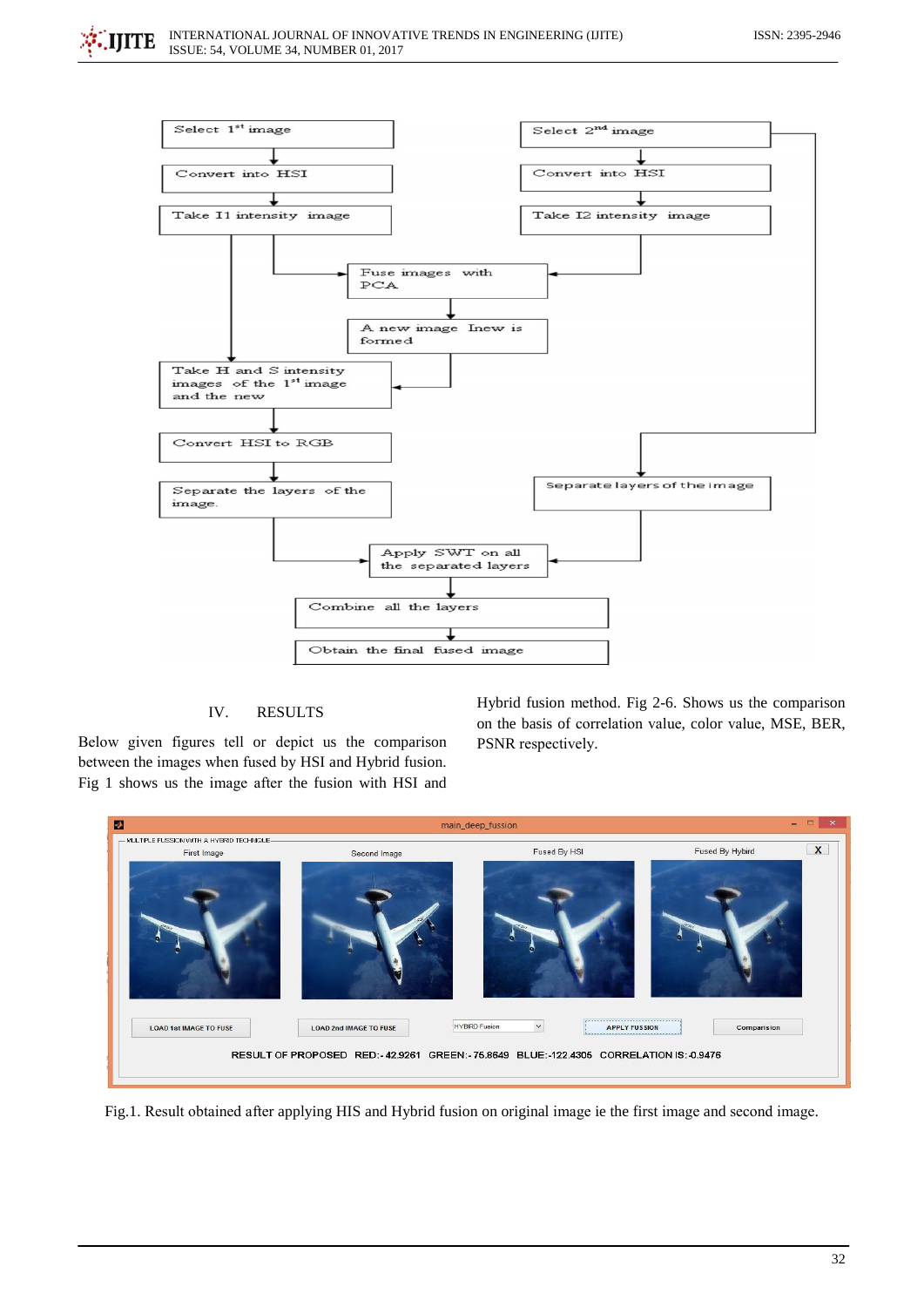







Fig 4. Comparison on basis of MSE

Fig 5. Comparison on basis of BER

Fig 6. Comparison on basis of PSNR

#### V. **CONCLUSION**

In the proposed technique it is seen that the performance parameters are considered more in count for determining the performance of the overall system. Increase in quality determines that the approach used in this thesis is much better than the traditional techniques used for image fusion as stationary wavelets are used so the stability of conversion is more along with the hybridization of IHS and PCA. Results are improved than the traditional approaches.

#### VI. **FUTURE WORK**

In this technique it is proposed to that the stationary wavelets are better than the traditional approaches of image fusion for the further research in same are the techniques on bases of division of images for further information extraction will be more suitable and

enhancement of fusion can be done by approaching toward the field of pyramidal modals of image fusion.

### **REFERENCES**

- [1] "Kede Ma, Hui Li, Deyu Meng, and Lei Zhang", Robust Multi-Exposure Image Fusion, IEEE TRANSACTIONS ON 2017.A Structural **IMAGE** PROCESSING. Patch Decomposition Approach
- [2] A. Goshtasby and Nikolov, "Image fusion: Advances in the state of the art," Inf. Fusion, vol. 8, no. 2, Apr. 2007.
- [3] Socolinsky and L. Wolff, "Multispectral image visualization through first-order fusion," IEEE Trans. Image Process., vol. 11, no. 8, Aug. 2002.
- [4] Shen, Cheng, and A. Basu, "Generalized random walks for fusion of multi-exposure images," IEEE Trans. Image Process., Dec. 2011.
- [5] Li, Kwok, I. Tsang, and Wang, "Fusing images with different focuses using support vector machines," IEEE Trans. Neural Network, Nov. 2004.